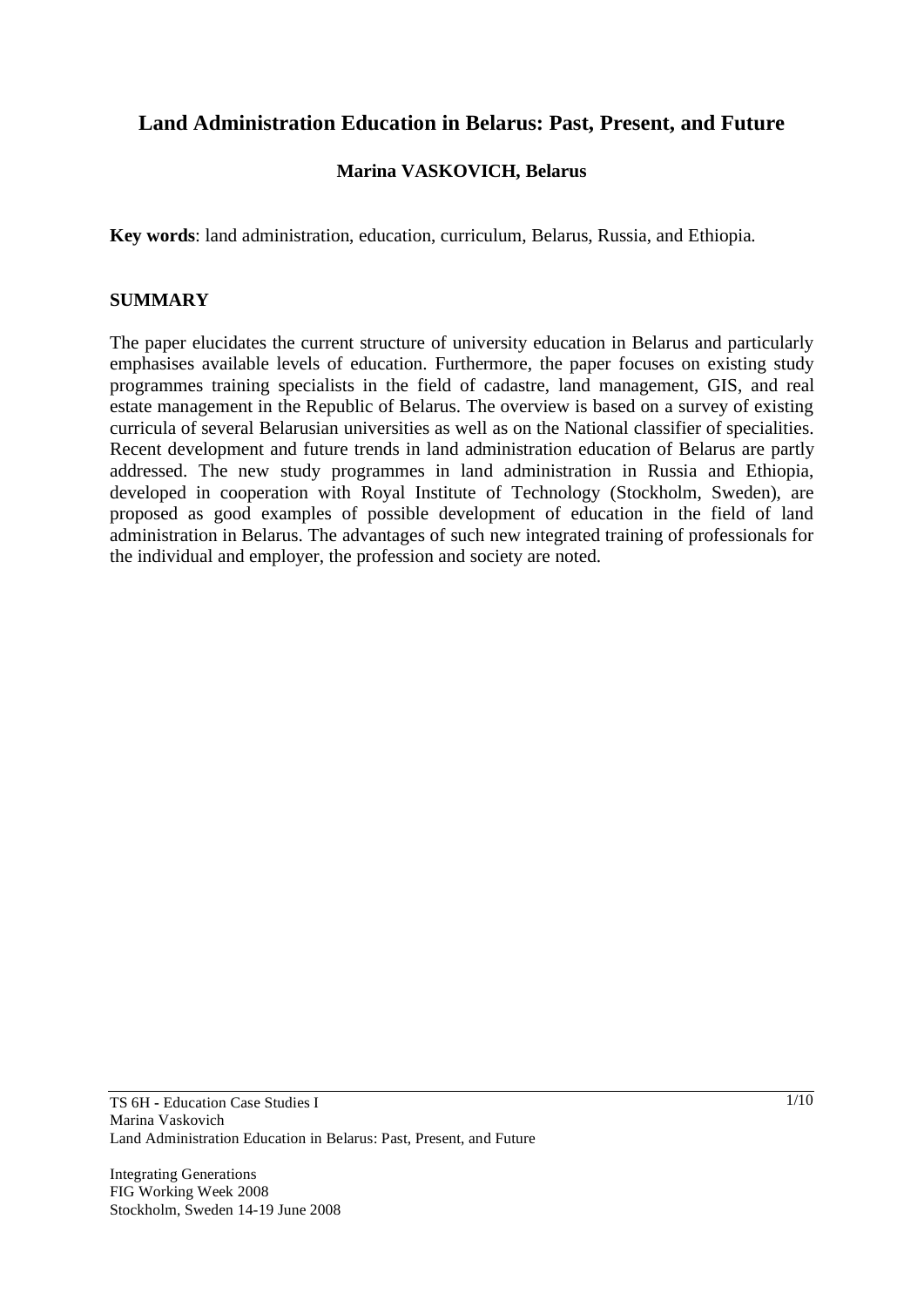# **Land Administration Education in Belarus: Past, Present, and Future**

#### **Marina VASKOVICH, Belarus**

# **1. INTRODUCTION**

The FIG Definition of the Functions of the Surveyor (FIG 2004) identifies a surveyor as a specialist with the academic background and technical expertise to conduct one, or more, of the following activities;

- to determine, measure and represent land;
- to collect and interpret land and geographically related information;
- to use that information for the planning and efficient administration of the land;
- to conduct research into the above practices and to develop them.

Thus, a professional profile of a modern surveyor consists all over the world of several activity fields, like measurement and mapping, cadastre, planning and development, valuation, property management, and building and construction. Mattsson (2000) indicates (based on Allan's report 1996) the fact that a surveyor in Western Europe is normally responsible for measurement and mapping. However, quite often surveying profession includes also property formation activities as well as planning and development, valuation and property management. One example of the countries with a wide spectrum of the surveying activities is the Nordic countries, where surveyors are widely involved in different fields and bear a high responsibility.

In response to the changes in the profession, surveying education is changing all over the world as well. It can be proven by the fact that the content and quality of surveying education are increasingly discussed by the scientific community over the last decade. More and more universities worldwide introduced or modernized existing surveying curricula. A wide range of the papers discuss various surveying BSc and MSc programmes, which are built upon a core issue of surveying, for example geomatics, land management and land administration (Gorte 2007, Lapaine 2007, Mattsson 2007, van der Molen 2007, Strauhmanis 2007 etc). Belarus, in spite of prevalence of technical surveying education, has several study programmes covering various areas of surveying activities. These study programmes are of a primary interest of this paper.

The overall goal of the paper is to identify and examine existing university programmes training the professionals for the land administration sector of Belarus and further to compare those programmes with the newly developed study programmes in land administration in Russia and Ethiopia.

The author does not claim a full coverage of existing surveying programmes in Belarus. The article mainly deals with the programmes related, to a greater or lesser extent, to land administration. Furthermore, all the courses are divided into the subject groups in accordance with their titles and not with the course content. However, the limited personal knowledge of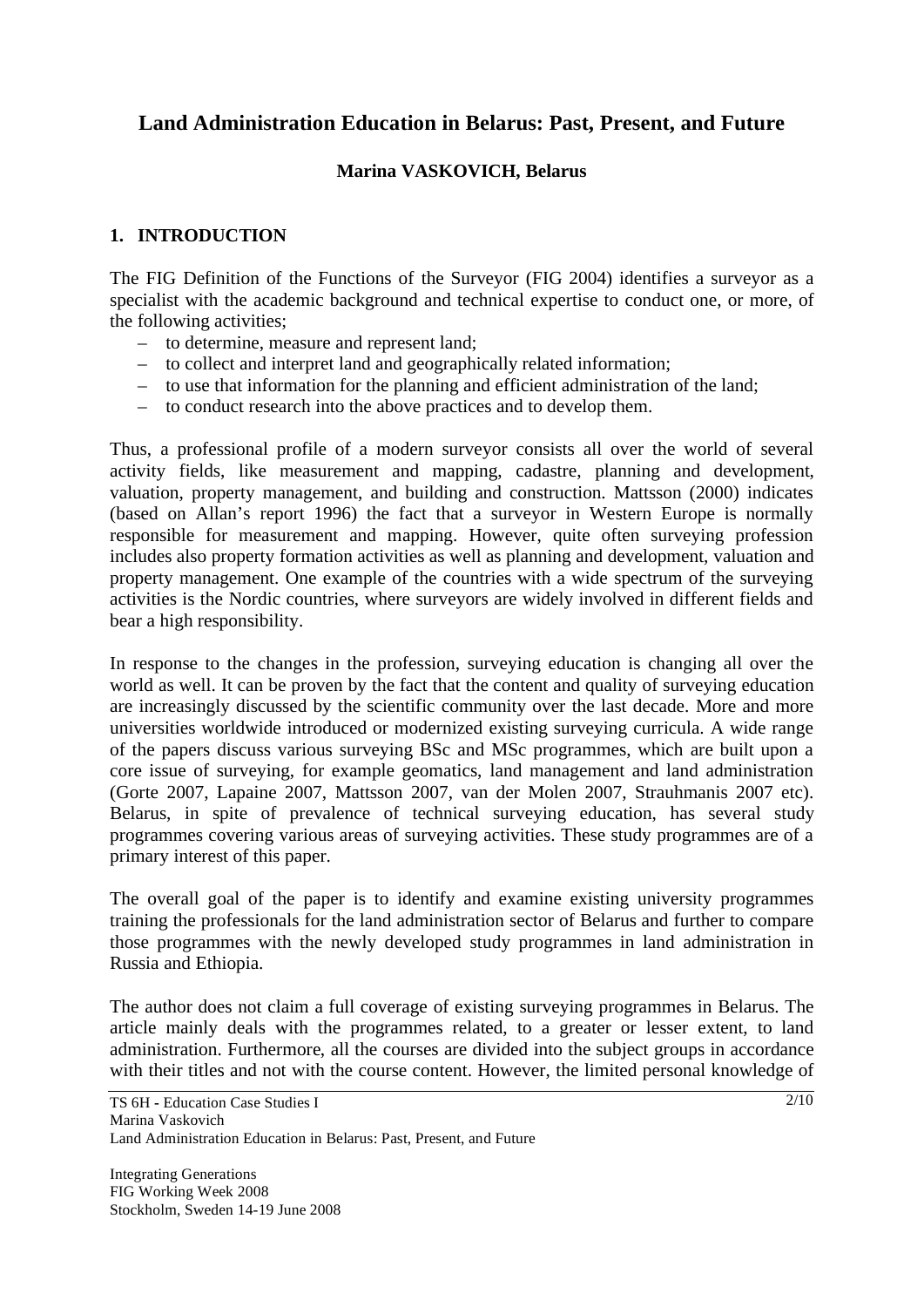the course contents is also applied. Thus, the course division between the groups can be considered as of some subjective nature.

# **2. METHODOLOGY**

# **2.1 System and levels of higher education**

The Belarusian system of higher education is organised in accordance with the Law on higher education (2007). In particular, the higher education system consists of two levels and prepares thus two types of specialists. The first level lasts four-five study years and trains professionals with fundamental and specialized knowledge in a particular activity field of surveying. This level is a basic level of higher education and students graduate from the universities with a diploma of higher education. These study programmes can, to some extent, be equalized with the Bachelor study programmes in Western Europe. The second level of higher education is considered as an advanced level leading to the Master degree. It lasts from one to two years. The Master level is followed by the postgraduate studies with a three year study duration. However, the paper particularly focuses on the basic higher education and the corresponding curricula.

In short, Belarus with approx. 9 millions inhabitants has 44 state and 12 private higher educational establishments  $(2007)^1$ . They train annually approx 340,000 students making  $3,400$  students per 100,000 inhabitants<sup>2</sup>.

# **2.2 Land administration education in Belarus**

Belarus has a wide range of surveying study programmes beginning from pure technical surveying and ending with the study programmes in real estate expertise. For the aim of this article four universities with five curricula close to land administration have been chosen for analysis, namely Belarusian State Agricultural Academy (agricultural academy in Gorki<sup>3</sup>) with two separate curricula in land management (LM) and land cadastre (LC), Belarusian State University (state university in Minsk<sup>3</sup>) with the curriculum in geographical information systems (GIS), Belarusian National Technical University (technical university in Minsk<sup>3</sup>) with the curriculum in real estate management (REM), and, finally, Polotsk State University (state university in Polotsk<sup>3</sup>) and its curriculum in land cadastre  $(LC)$ .

All curricula are designed for five years of study. The total number of teaching hours varies from one university to another. After graduation, the students get a diploma of higher education in a particular area and corresponding qualification (Table 1).

l

<sup>&</sup>lt;sup>1</sup> The Ministry of Education of Republic of Belarus

http://www.minedu.unibel.by/index.php?module=subjects&func=viewpage&pageid=103

 $2$  This figure is taken from the Review of higher education in Belarus (2002/03) at

http://ec.europa.eu/education/programmes/tempus/countries/higher/belarus.pdf

<sup>&</sup>lt;sup>3</sup> For the sake of clarity, each selected university has been assigned with a short easy traceable name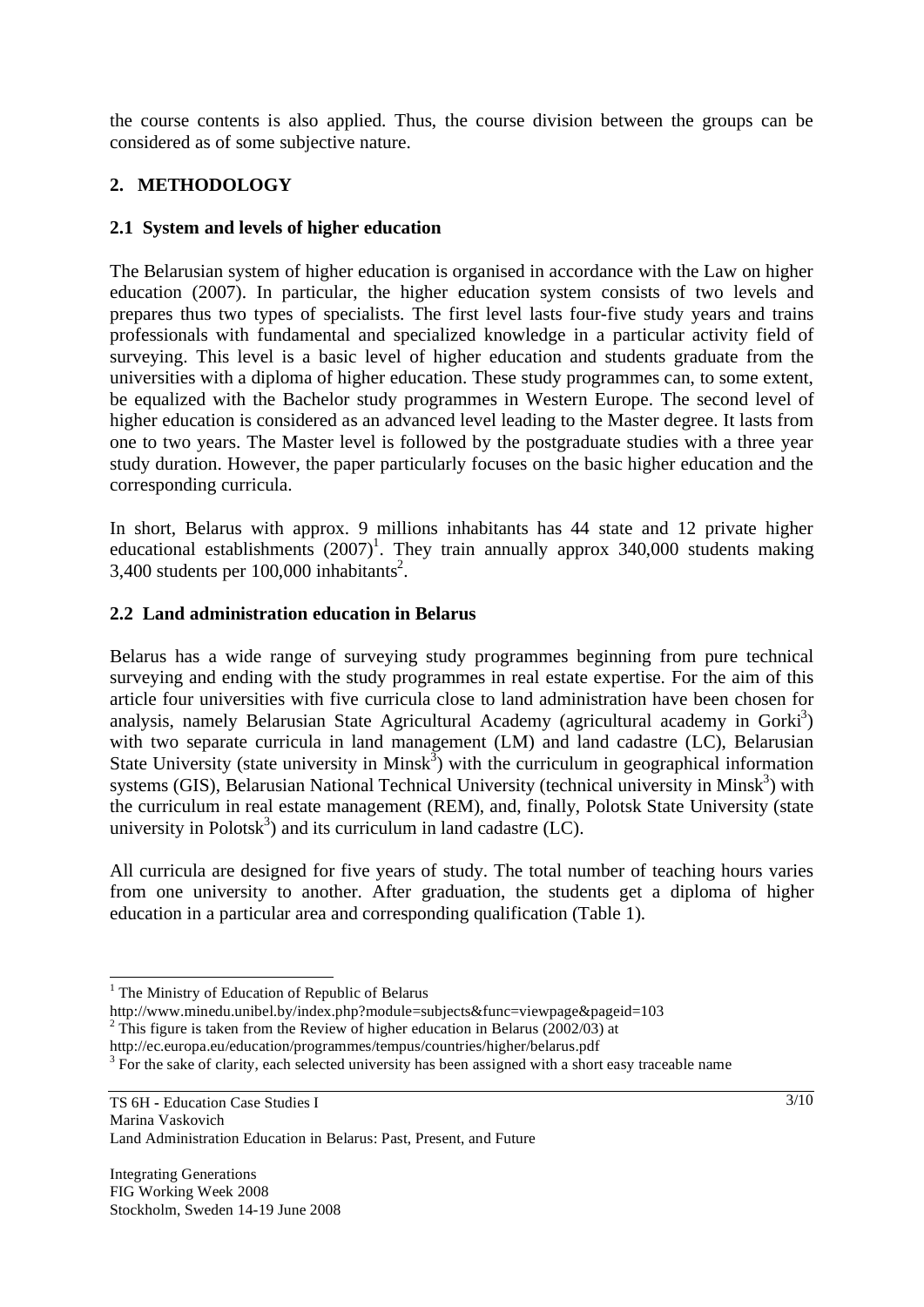At the beginning it would be useful to describe how a curriculum is formally arranged at any higher educational establishment in Belarus. In particular, the courses are divided into four general modules. Each module covers a special knowledge domain. The module of social and humanitarian courses is mainly taught during the first and second years of the study together with the module of general professional courses. They are followed by the module of special courses studied normally during the third and fours years of training. The fourth module consists of the optional courses. The courses of the optional module fairly differ from one university to another. For example, in technical university in Minsk the course in insurance law can be chosen by a student for further study, while at state university in Polotsk it might be the course in computer graphics.

| University     | Agricultural academy<br>Gorki |          | <b>State</b><br>university<br>Minsk | Technical<br>university<br><b>Minsk</b> | <b>State</b><br>university<br>Polotsk |
|----------------|-------------------------------|----------|-------------------------------------|-----------------------------------------|---------------------------------------|
| Speciality     | LM                            | LC       | <b>GIS</b>                          | <b>REM</b>                              | LC                                    |
| Qualification  | Engineer                      | Engineer | Geographer,                         | Economist-                              | Engineer                              |
|                |                               |          | GIS specialist                      | manager                                 |                                       |
| Teaching hours | 6380                          | 7270     | 8536                                | 7780                                    | 6830                                  |

**Table 1 Belarusian universities and qualifications** 

For the aim of the paper, in order to easier identify the substantial differences between the curricula in question, all the courses have been divided into the following five subject groups:

- Basic/humanitarian courses
- Professional courses
- Legal courses
- Economical courses
- Other courses

It is worth repeating that the course division is rather subjective and the final figures might differ from those produced by another researcher. However, the general trends seem to be clearly identified. The course distribution for the Belarusian universities is presented in Table  $2^{\circ}$ 

*Basic courses* build up a theoretical basis for further studies. They include, for example, higher math, physics, informatics, etc, i. e. the courses providing students with the basic initial technical knowledge. In turn, the humanitarian courses consist, among others, of history of Belarus, sociology, philosophy, foreign language, ethics and esthetics, Belarusian language, political science. Having finished these courses, the students obtain a broad outlook, however, lying outside of the professional scope.

*Professional courses* are defined as directly connected with future professional activities, namely for the land management and land cadastre specialities, the courses in geodesy, cartography, land monitoring and land protection, geodetical support of cadastre, history of land tenure, land use planning are identified as the professional ones. For the GIS speciality these courses are geoinformatics, geology, hydrology, introduction in GIS, land cadastre,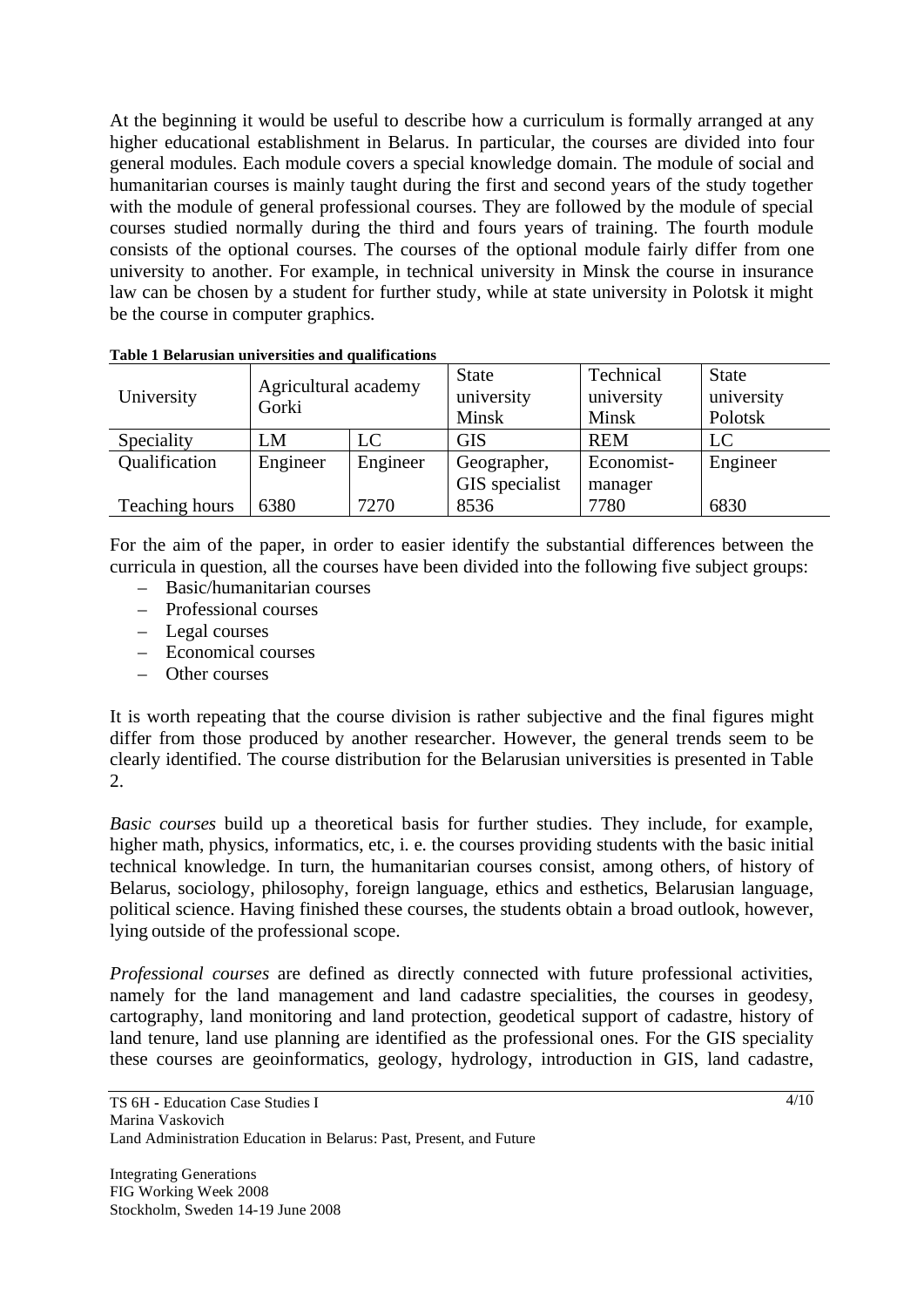physical geography, photogrammetry, history of geographical science, etc. The professional courses of the real estate management speciality are identified as follows: fundamentals of marketing, theory of management, quality management, management on the real property market, risk management and theory of decision-making, advertising, mortgage systems and loans etc.

Furthermore, the attention shall be drawn to the fact that the paper separately distinguishes the legal and economical courses of each selected curriculum. It is done due to the importance of economical and legal knowledge in the everyday's work of surveyors (FIG 2004; UN-FIG 1996). Thus, *legal group of the courses* includes, among other, such course as the fundamentals of the state and the law, ecological law, civil law, land law, sometimes even labour and economic laws.

*The economical courses* address various aspects of the economic domain, such as, e.g., economical theory, real estate economy, investment analysis, and property valuation.

*Other courses* do not fit into any of the above mentioned groups. Theses courses, for example, are radiation safety, basics of energy savings, archiving activity etc. They are of minor interest and can thus be omitted.

# **2.3 Bachelor land administration education in Russian Federation and Ethiopia**

The curriculum in land and real estate management (LREM) and that in land administration (LA) developed by State University of Land Use (Russian Federation) and Bahir Dar University (Ethiopia) respectively are employed here as examples of modern curricula meeting the requirements of the present-day society.

The newly developed Bachelor curriculum in land and real estate management at State University of Land Use Planning (Moscow university of land use<sup>3</sup>) has been developed by the teaching staff of the university in a close cooperation with the colleagues from Royal Institute of Technology (KTH, Sweden) within the framework of the successfully implemented project financed the Swedish International Development Cooperation Agency (SIDA). The study programme shall last five years and prepare specialists in the fields of land use planning, law, and economics. Moreover, the students shall get also acquainted with cadastre and GIS technologies, geodesy, mapping, and real estate management (State University of Land Use Planning 2006).

Another comparative example is the Bachelor curriculum in land administration at Bahir Dar University. The curriculum is also developed in cooperation with KTH and the SIDA financial support. It is developed for four years of study and after graduation, the students will get Bachelor of Science (BSc) in land administration. The first batch of the students was admitted to the programme from September 2006.

The courses of both curricula are divided into the different groups. In particular, the courses of the curriculum of Moscow university of land use are divided into the same subject groups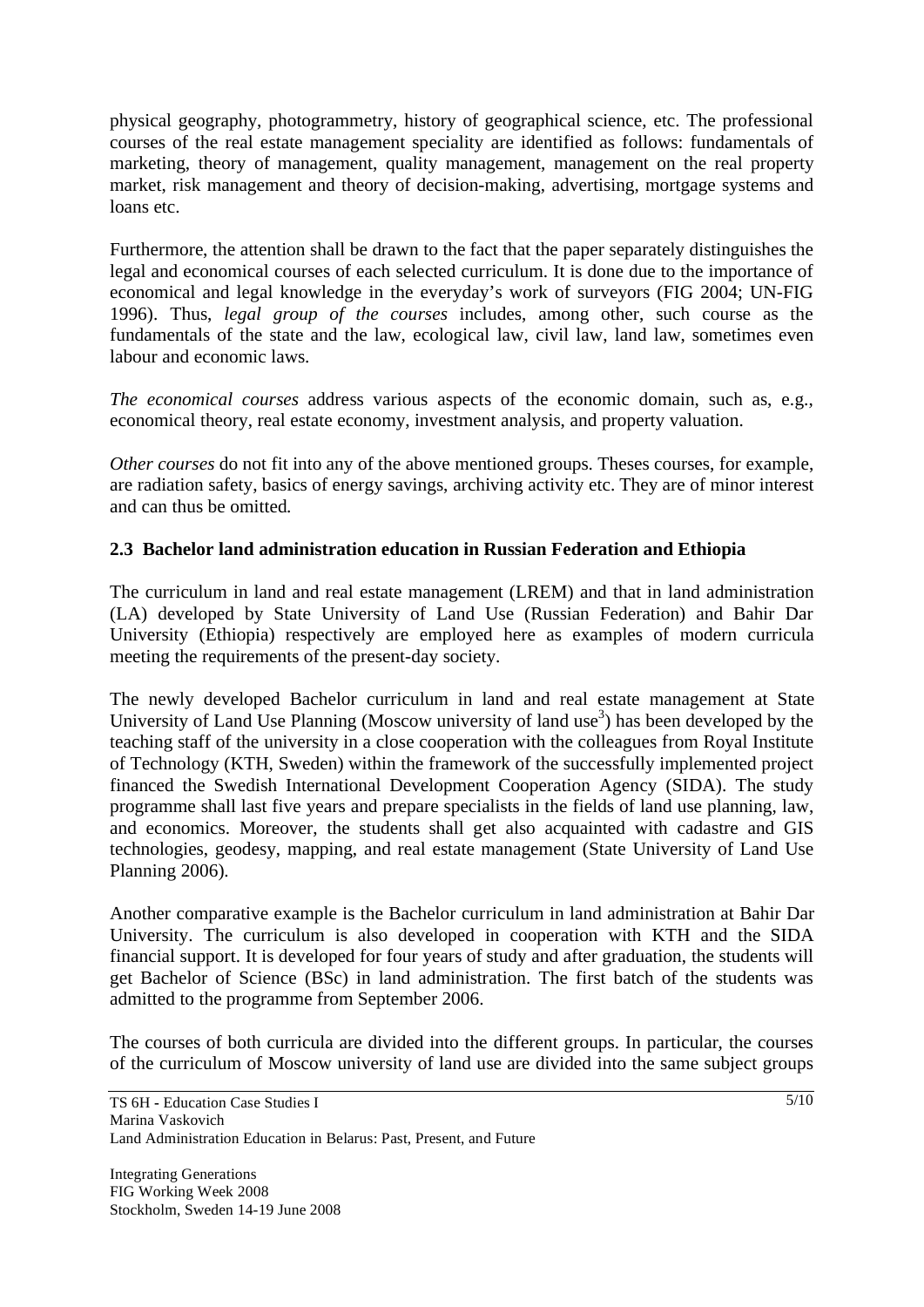as the Belarusian ones, while the Ethiopian curriculum in land administration consists of five distinctive modules due to a lack of the relevant curriculum information:

- Basic
- Surveying
- Economic
- Legal
- Land administration

**In spite of this inconsistency, the comparison of the curricula seems to be possible and trustworthy. The course distribution of the Russian university is illustrated in Table 3 and the course distribution of the university in Ethiopia is presented in** 

Table 4.

#### **3. RESULTS AND DISCUSSION**

This chapter presents the comparison results of the selected land administration curricula in Belarus, Russia and Ethiopia.

In all Belarusian universities the number of teaching hours assigned for the basic and humanitarian courses is rather equal, while that for the professional courses significantly varies. The detailed results of comparison are presented in Table 2. So, the GIS curriculum consists of 60% of professional courses and the REM curriculum at technical university in Minsk – only 42%. The legal courses compose a small part of the curricula at all Belarusian universities. For example, the legal courses at agricultural academy occupy 10% of the total teaching hours and the same at state university in Minsk – only 3%. The economic courses seem to be underrepresented at all Belarusian universities, except technical university. It is easy to explain by the fact that the REM curriculum is of a major economic background.

|                                         | Agricultural academy<br>Gorki |    | <b>State</b><br>university<br>Minsk | Technical<br>university<br>Minsk | <b>State</b><br>university<br>Polotsk |
|-----------------------------------------|-------------------------------|----|-------------------------------------|----------------------------------|---------------------------------------|
| Courses (% of total)<br>teaching hours) | LM                            | LC | <b>GIS</b>                          | <b>REM</b>                       | LC                                    |
| Basic/Humanitarian                      | 38                            | 34 | 26                                  | 33                               | 34                                    |
| Professional                            | 45                            | 43 | 60                                  | 42                               | 46                                    |
| Legal                                   | $\overline{4}$                | 10 | 3                                   | 4                                |                                       |
| Economical                              |                               |    | 3                                   | 18                               |                                       |
| Other                                   | 6                             |    | 8                                   |                                  |                                       |

#### **Table 2 Course distribution at selected Belarusian Universities**

The courses of the LREM curriculum of State University of Land Use Planning (Moscow) are more evenly divided among the subject groups. So, basic and humanitarian courses occupy 24% of the curriculum, the professional courses – 44%, while the legal and economical courses stand for 10% and 8% respectively.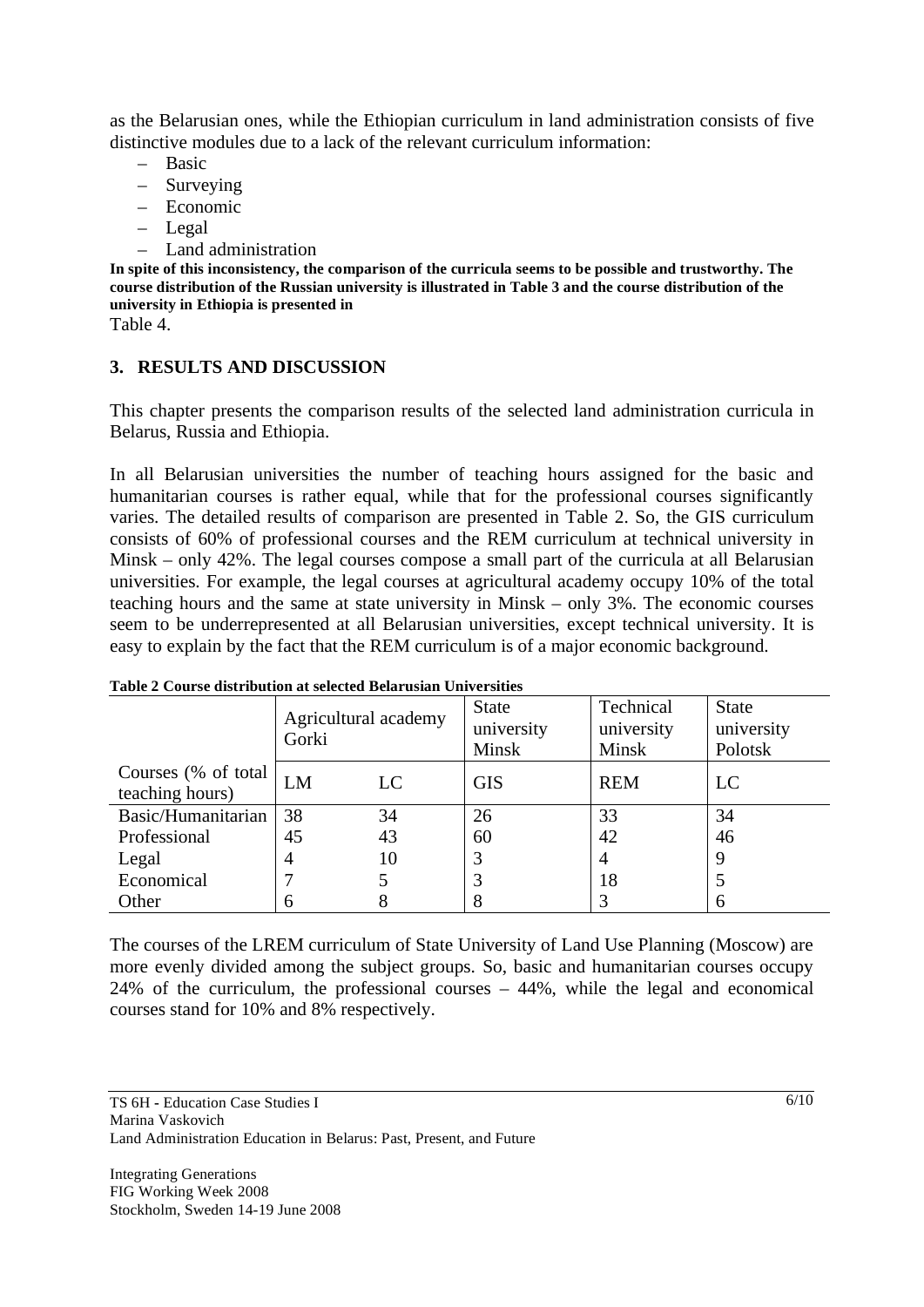| Courses $(\% )$    | Land and real estate management |
|--------------------|---------------------------------|
| Basic/Humanitarian | 24                              |
| Professional       | 44                              |
| Legal              | 10                              |
| Economical         | 8                               |
| Other              | 14                              |

**Table 3 Course distribution at State University of Land Use Planning** 

The subject groups of the LA curriculum at Bahir Dar University are most equally represented among all selected universities. In spite of the fact that they slightly differ from the above mentioned groups, the comparison could still be carried out. The largest part of the curriculum is occupied by the land administration and the basic courses (22% and 21% respectively). The legal courses, on the contrary, compose the smallest part of the curriculum but they are still rather significant (14%).

**Table 4 Course distribution at Bahir Dar University** 

| Courses $(\% )$     | Land administration |
|---------------------|---------------------|
| <b>Basic</b>        | 21                  |
| Surveying           | 20                  |
| Legal               | 14                  |
| Economic            | 17                  |
| Land administration | つつ                  |

Since legal and economical knowledge is crucial for the surveying profession, the paper pays the main attention to the comparative analysis of these courses at all selected universities.

To analyse all the curricula in details, the following could be noted. The land cadastre curricula at agricultural academy in Gorki and state university in Polotsk seem to be quite similar. Indeed, both curricula include 10% respectively 9% of the legal courses and 5% of economical ones. The share of the legal courses in the curricula is higher than at other Belarusian universities in question. However, the basic technical and professional courses prevail in the land cadastre curricula at both universities.

The LM curriculum at agricultural academy differs a little from the LC curricula of the same university and state university in Polotsk. At first, it differs in a smaller number of the legal courses (4%), while the economical courses, to the contrary, are wider represented in this curriculum (7%). It is worth noting that in general LM curriculum still prepares the graduates for the agricultural sector. It means that a large part of the curriculum is filled with the courses kept from the Soviet time with a total domination of kolkhozes and sovkhozes. The following courses, for example, such as the basics of agricultural production, land melioration, land management of agricultural enterprises etc. compose a significant part of the LM curriculum. This in turn leads to a growing gulf between education and professional practice in Belarus.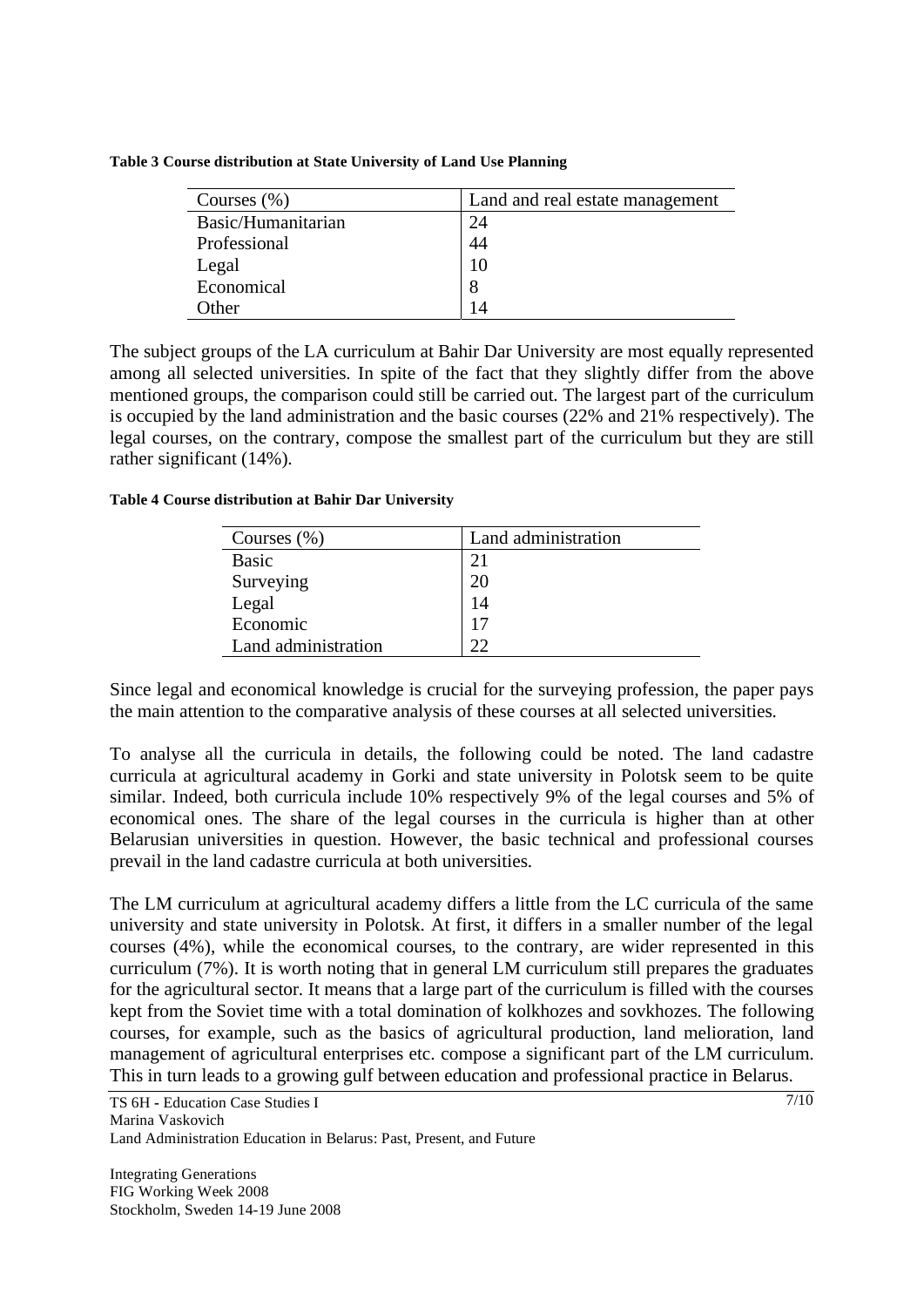The GIS curriculum at state university in Minsk includes many geographically related courses, while only some of them are technically oriented to GIS. If to look at the titles of the courses, it is easy to notice a large number of pure geographical courses like, for example, geomorphology, hydrology, soil science, geology, landscape science, physical geography etc. A distinctive feature of this curriculum is a larger share of professional courses (60%) with a very small part of the legal and economical courses (3%). For example, the legal knowledge is provided by the only course: basics of land legislation.

The curriculum in real estate management at technical university in Minsk is identified as a pure economic one. Indeed, it includes both general and specialized economic courses (i.e. those related to real estate). Totally they amount to 60% of the curriculum. The legal courses are underrepresented in the curriculum and compose just 4%.

The curricula of Moscow university of land use and Bahir Dar University in turn serve here as good examples of the study programmes responding to the needs of the modern surveying profession.

So, the LREM curriculum of the Russian university is distinguished, on the one hand, by an increased share of the legal and economical courses (18% totally). On another hand, the number of the basic and humanitarian courses is rather low (only 24%). This fact leads to a more equal distribution of the teaching hours among the different subject groups. In other words, the students obtain more specialized knowledge and less basic and humanitarian one. The teaching hours of the professional courses at the same university are on the same level (44%) as those of selected Belarusian universities (except state university in Minsk).

The LA curriculum at Bahir Dar University is a clear example of a pure land administration curriculum. In the first place, there is rather equal distribution of teaching hours among the subject groups, i.e. there is no prevalence of any group of the courses. The legal and economical courses compose 31% of the curriculum. If to add to them the land administration courses (22%), they totally compose 53% of the curriculum. Due to this large amount, it seems reasonable to suppose that the graduates of this speciality would be highly demanded by the labour market.

#### **4. CONCLUSIONS**

Changes occurred in the land administration sector in Belarus over the last decade (e.g., the Law on state land and property registration etc) led to the changes in the profession. However, it would seem that the universities failed to adapt their study programmes to the new requirements despite of an increasing demand for such professionals. For example, according to the above mentioned Law, to act as a land registrar in Belarus, a person shall have, among others, a legal or cadastral academic background. However, the relevant universities do not provide the graduates of the cadastral speciality with the sufficient level of knowledge in legal and economical domains. In other words, the Belarusian universities do not fully provide a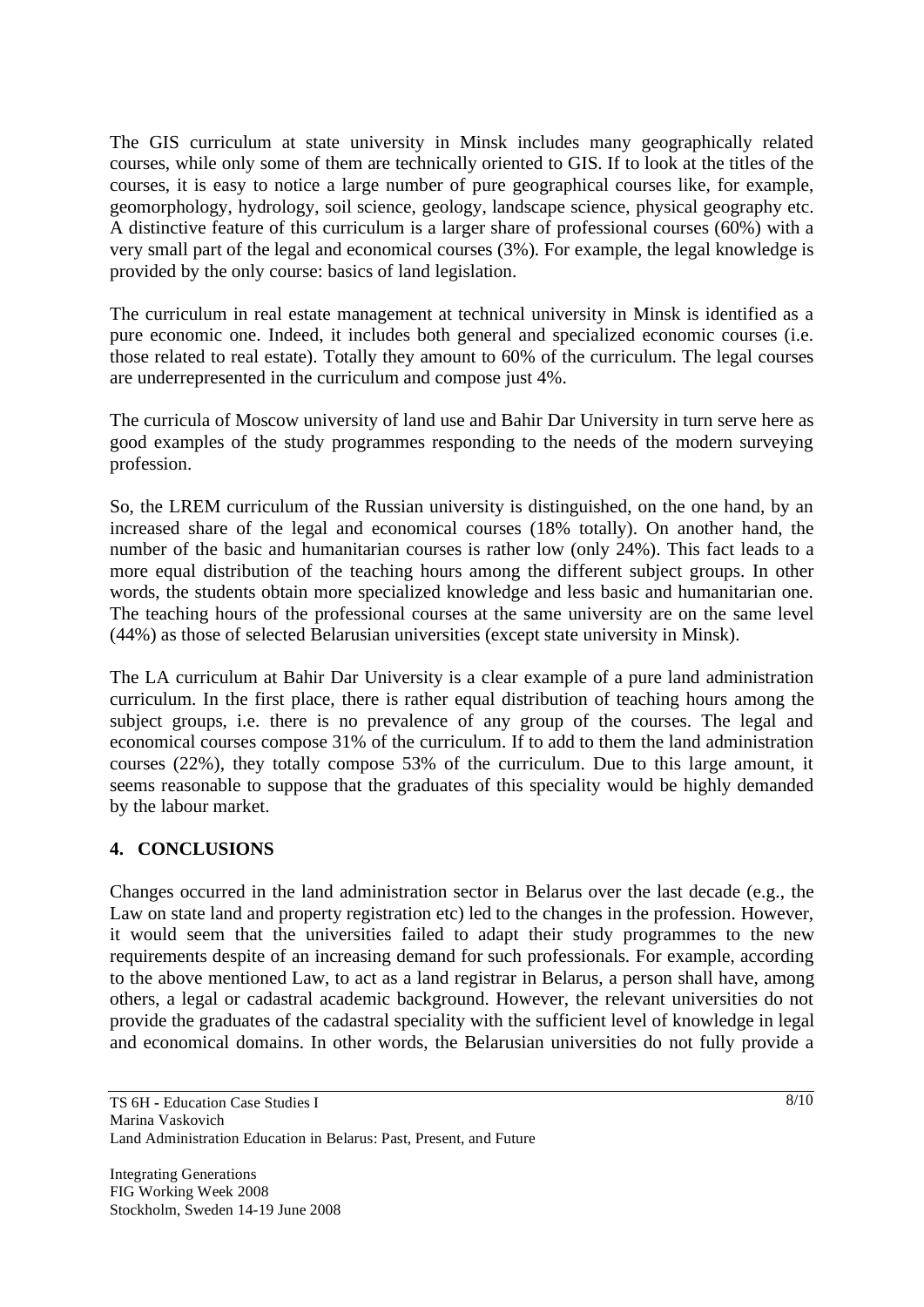deep education needed by the practice. Thus, the students shall continue their education after graduation that in turn generates extra costs for the whole society.

In particular, having based on the comparative analysis of land management and land cadastre curricula in Belarus, one may conclude that the legal and economical courses related to land and real property are underrepresented in all the Belarusian universities. Thus, it might be stated that there is no pure land administration education in Belarus. The analysed study programmes are either specialized in one of the activity field of surveying like, for example, the GIS or REM specialities, or they provide the graduates with insufficient knowledge in land law and economy (LC and LM specialities).

For the foreseeable future, it might be noted that development of land administration education in Belarus would move to the direction of technical surveying education. In particular, in two years, the LC speciality at state university in Polotsk will be substituted by the speciality in geodetical support of cadastre. Judging from this title, (since the curriculum is not yet fully developed), one may conclude that the land administration component of surveying education in Belarus would significantly decrease.

#### **REFERENCES**

Allan, A. L. (1996). *The Education and Practice of the Geodetic Surveyor in Western Europe*. University College London.

FIG (2004). *The FIG Definition of the Functions of the Surveyor*. [Online]. Available: http://www.fig.net/general/definition.htm [accessed 7th April 2008]

Gorte, B. (2007). Geomatics at TU Delft. *GIM International*, Vol. 21, No 6, 22-25.

Lapaine, M. (2007). Geomatics Education in Croatia. *GIM International*, Vol. 21, No 3, [Online]. Available:

http://www.gim-international.com/issues/articles/id873- Geomatics\_Education\_in\_Croatia.html [accessed 2nd April 2008]

Mattsson, H. (2000). The Education and Profession of Land Surveyors in Western Europe. *Maankäyttö*, No 3, 62-66.

Mattsson, H. (2007). University Education for Land Tenure Development. In *Proceedings of the FIG Working Week "Strategic Integration of Surveying Services"*. Hong Kong SAR, China. [Online]. Available:

http://www.fig.net/pub/fig2007/papers/ts\_1e/ts01e\_01\_mattsson\_1374.pdf [accessed 3rd] April 2008]

van der Molen, P. (2007). ITC and UNU. *GIM International*, Vol. 21, No 8, 25-27.